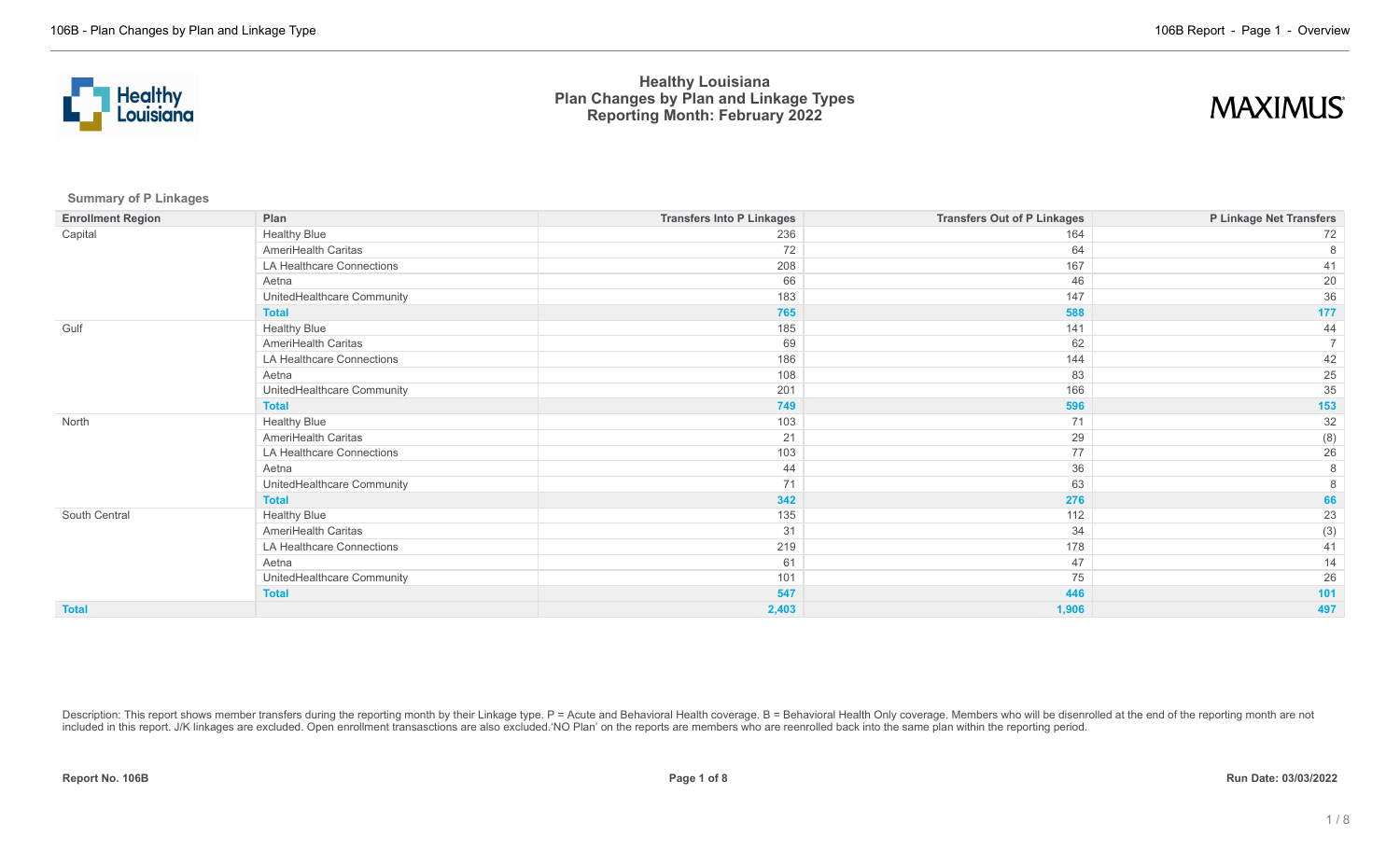



**Summary of B Linkages**

| <b>Enrollment Region</b> | Plan                       | <b>Transfers Into B Linkages</b> | <b>Transfers Out of B Linkages</b> | <b>B Linkage Net Transfers</b> |
|--------------------------|----------------------------|----------------------------------|------------------------------------|--------------------------------|
| Capital                  | <b>Healthy Blue</b>        | 16                               | 9                                  |                                |
|                          | AmeriHealth Caritas        | 9                                |                                    |                                |
|                          | LA Healthcare Connections  | 21                               | 8                                  |                                |
|                          | Aetna                      | 6                                | 3                                  |                                |
|                          | UnitedHealthcare Community | 24                               | 10                                 |                                |
|                          | <b>Total</b>               | 76                               | 33                                 | 43                             |
| Gulf                     | <b>Healthy Blue</b>        | 22                               | 10                                 | 12                             |
|                          | AmeriHealth Caritas        | 19                               | $\overline{2}$                     | 17                             |
|                          | LA Healthcare Connections  | 19                               | 8                                  | 11                             |
|                          | Aetna                      | 15                               | 3                                  | 12                             |
|                          | UnitedHealthcare Community | 31                               | 12                                 | 19                             |
|                          | <b>Total</b>               | 106                              | 35                                 | 71                             |
| North                    | <b>Healthy Blue</b>        | 16                               | 9                                  |                                |
|                          | AmeriHealth Caritas        | 19                               | 3                                  | 16                             |
|                          | LA Healthcare Connections  | 22                               | 6                                  | 16                             |
|                          | Aetna                      | 6                                | 6                                  | $\Omega$                       |
|                          | UnitedHealthcare Community | 25                               | 8                                  |                                |
|                          | <b>Total</b>               | 88                               | 32                                 | 56                             |
| South Central            | <b>Healthy Blue</b>        | 26                               | 3                                  | 23                             |
|                          | AmeriHealth Caritas        | 10                               | 2                                  |                                |
|                          | LA Healthcare Connections  | 40                               | 10                                 | 30                             |
|                          | Aetna                      | 13                               | 5                                  |                                |
|                          | UnitedHealthcare Community | 20                               | 8                                  | 12                             |
|                          | <b>Total</b>               | 109                              | 28                                 | 81                             |
| <b>Total</b>             |                            | 379                              | 128                                | 251                            |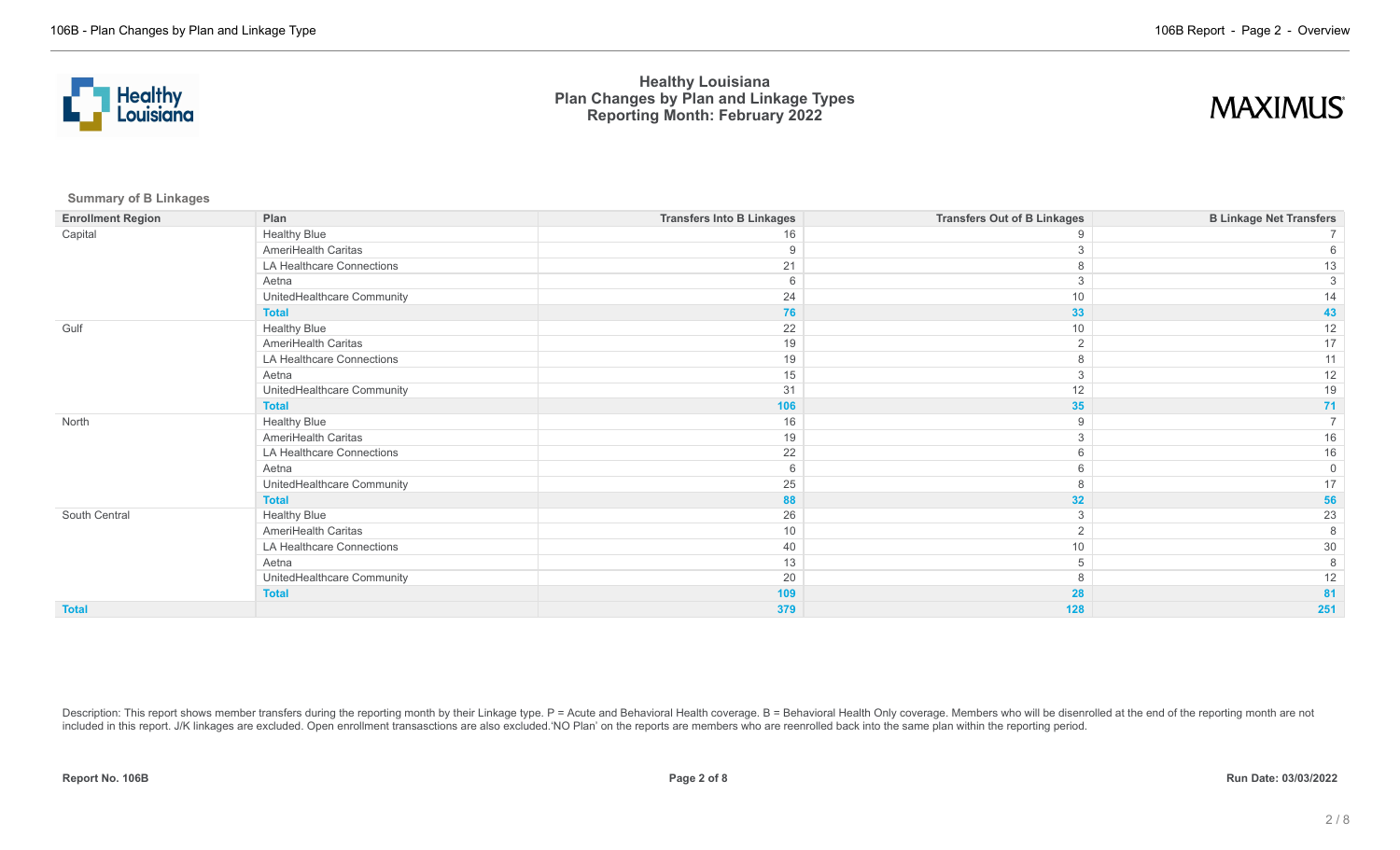



**Linkage Transfers from P to P**

| Plan                       | <b>Healthy Blue</b> | <b>AmeriHealth Caritas</b> | <b>LA Healthcare Connections</b> | Aetna               | <b>UnitedHealthcare Community</b> | <b>Total</b>        |
|----------------------------|---------------------|----------------------------|----------------------------------|---------------------|-----------------------------------|---------------------|
| <b>Prior Plan</b>          | <b>Member Count</b> | <b>Member Count</b>        | <b>Member Count</b>              | <b>Member Count</b> | <b>Member Count</b>               | <b>Member Count</b> |
| No Plan                    |                     |                            |                                  |                     |                                   |                     |
| <b>Healthy Blue</b>        |                     | 35                         | 158                              |                     | 100                               | 349                 |
| AmeriHealth Caritas        | 53                  |                            |                                  | 24                  |                                   | 206                 |
| LA Healthcare Connections  | 126                 | 31                         |                                  |                     | 136                               | 355                 |
| Aetna                      | 77                  | 20                         |                                  |                     |                                   | 255                 |
| UnitedHealthcare Community | 171                 | 51                         | 174                              | 45                  | 11                                | 452                 |
| <b>Total</b>               | 435                 | 141                        |                                  |                     | 373                               | 1,618               |

#### **Linkage Transfers from B to B**

| Plan                       | <b>Healthy Blue</b> | <b>AmeriHealth Caritas</b> | <b>LA Healthcare Connections</b> | Aetna               | <b>UnitedHealthcare Community</b> | Total               |
|----------------------------|---------------------|----------------------------|----------------------------------|---------------------|-----------------------------------|---------------------|
| <b>Prior Plan</b>          | <b>Member Count</b> | <b>Member Count</b>        | <b>Member Count</b>              | <b>Member Count</b> | <b>Member Count</b>               | <b>Member Count</b> |
| <b>Healthy Blue</b>        |                     |                            |                                  |                     |                                   |                     |
| AmeriHealth Caritas        |                     |                            |                                  |                     |                                   |                     |
| LA Healthcare Connections  |                     |                            |                                  |                     |                                   | 10.                 |
| Aetna                      |                     |                            |                                  |                     |                                   |                     |
| UnitedHealthcare Community |                     |                            |                                  |                     |                                   |                     |
| <b>Total</b>               |                     |                            |                                  |                     |                                   |                     |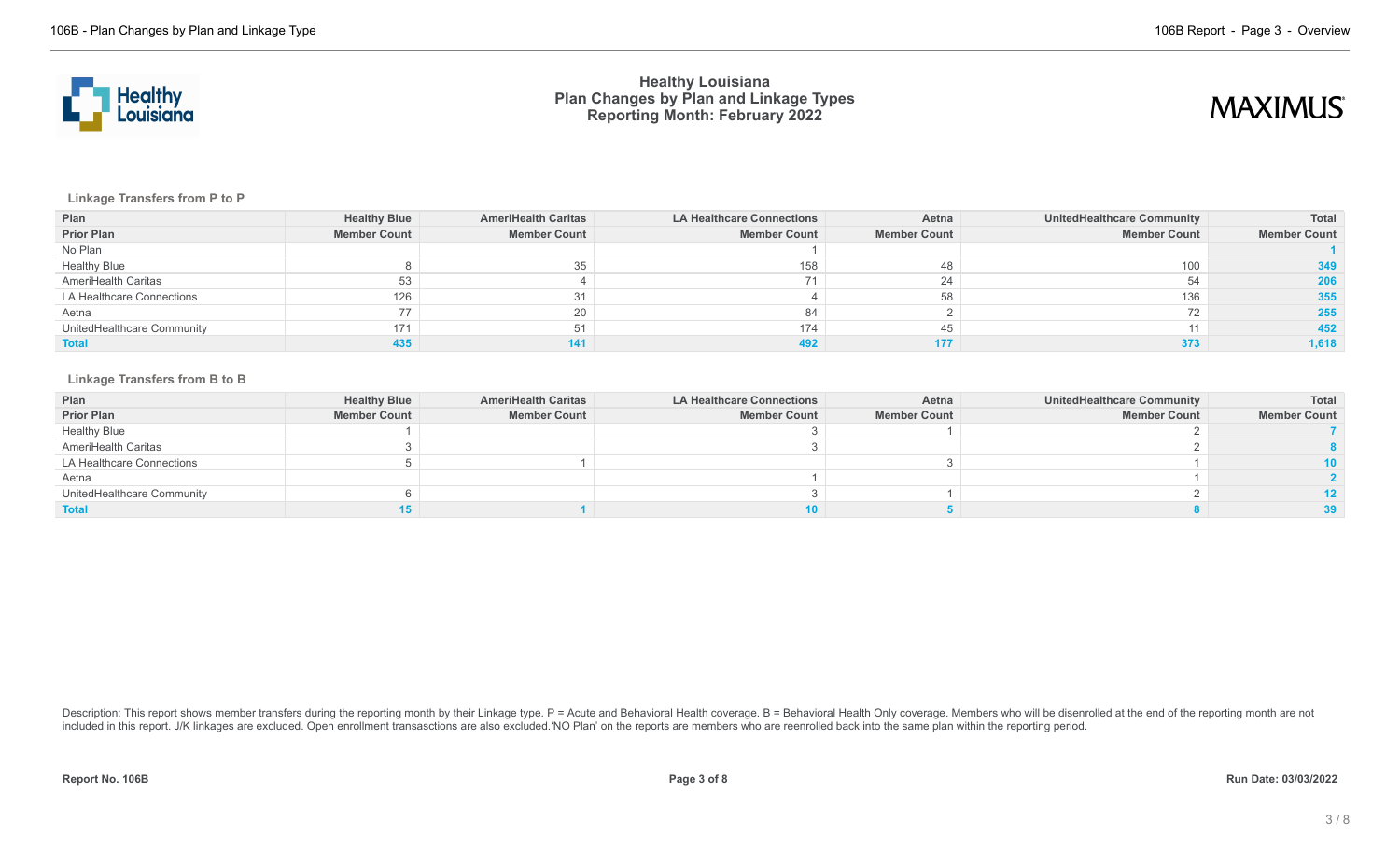



**Linkage Transfers from P to B**

| Plan                       | <b>Healthy Blue</b> | <b>AmeriHealth Caritas</b> | <b>LA Healthcare Connections</b> | Aetna               | UnitedHealthcare Community | Total               |
|----------------------------|---------------------|----------------------------|----------------------------------|---------------------|----------------------------|---------------------|
| <b>Prior Plan</b>          | <b>Member Count</b> | <b>Member Count</b>        | <b>Member Count</b>              | <b>Member Count</b> | <b>Member Count</b>        | <b>Member Count</b> |
| No Plan                    |                     |                            |                                  |                     |                            |                     |
| <b>Healthy Blue</b>        | 48                  |                            |                                  |                     |                            |                     |
| AmeriHealth Caritas        |                     | 43                         |                                  |                     |                            |                     |
| LA Healthcare Connections  |                     |                            | 69                               |                     |                            | 69                  |
| Aetna                      |                     |                            |                                  | 31                  |                            |                     |
| UnitedHealthcare Community |                     |                            |                                  |                     | 70                         | 72.                 |
| <b>Total</b>               |                     |                            |                                  |                     |                            | 266                 |

#### **Linkage Transfers from B to P**

| Plan                       | <b>Healthy Blue</b> | <b>AmeriHealth Caritas</b> | <b>LA Healthcare Connections</b> | Aetna               | <b>UnitedHealthcare Community</b> | <b>Total</b>        |
|----------------------------|---------------------|----------------------------|----------------------------------|---------------------|-----------------------------------|---------------------|
| <b>Prior Plan</b>          | <b>Member Count</b> | <b>Member Count</b>        | <b>Member Count</b>              | <b>Member Count</b> | <b>Member Count</b>               | <b>Member Count</b> |
| <b>Healthy Blue</b>        | 13                  |                            |                                  |                     |                                   |                     |
| AmeriHealth Caritas        |                     |                            |                                  |                     |                                   | 10                  |
| LA Healthcare Connections  |                     |                            |                                  |                     |                                   |                     |
| Aetna                      |                     |                            |                                  |                     |                                   |                     |
| UnitedHealthcare Community |                     |                            |                                  |                     |                                   | 33 <sup>°</sup>     |
| <b>Total</b>               |                     |                            |                                  |                     |                                   |                     |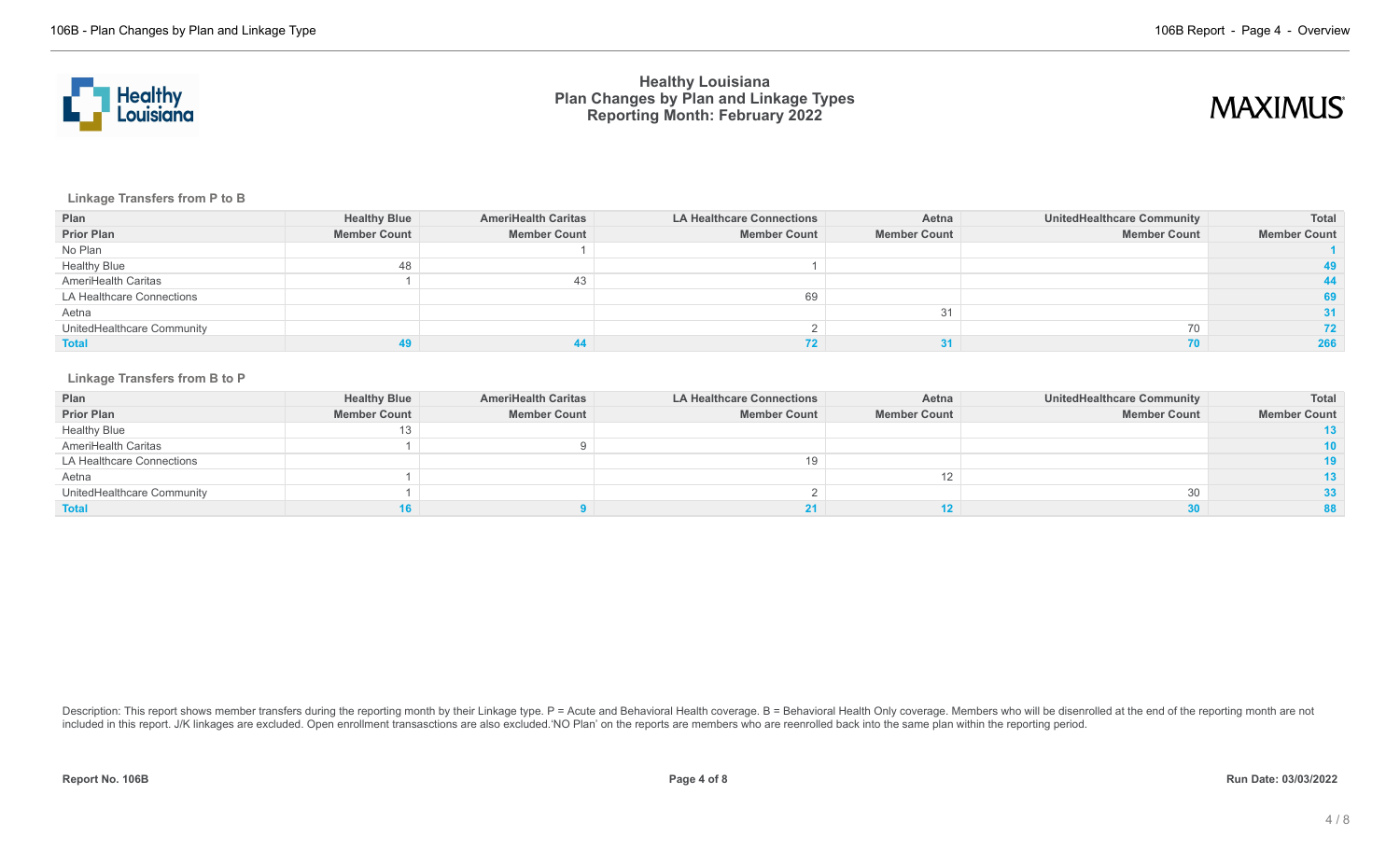

# **MAXIMUS**

**Summary of P Linkages**

| <b>Enrollment Region</b> | Plan                       | <b>Transfers Into P Linkages</b> | <b>Transfers Out of P Linkages</b> | P Linkage Net Transfers |
|--------------------------|----------------------------|----------------------------------|------------------------------------|-------------------------|
| Capital                  | <b>Healthy Blue</b>        | 121                              | 82                                 | 39                      |
|                          | AmeriHealth Caritas        | 35                               | 32                                 |                         |
|                          | LA Healthcare Connections  | 101                              | 85                                 | 16                      |
|                          | Aetna                      | 31                               | 22                                 | 9                       |
|                          | UnitedHealthcare Community | 79                               | 71                                 |                         |
|                          | <b>Total</b>               | 367                              | 292                                | 75                      |
| Gulf                     | <b>Healthy Blue</b>        | 102                              | 85                                 | 17                      |
|                          | AmeriHealth Caritas        | 36                               | 37                                 | (1)                     |
|                          | LA Healthcare Connections  | 89                               | 78                                 | 11                      |
|                          | Aetna                      | 58                               | 48                                 | $10$                    |
|                          | UnitedHealthcare Community | 102                              | 90                                 | 12                      |
|                          | <b>Total</b>               | 387                              | 338                                | 49                      |
| North                    | <b>Healthy Blue</b>        | 57                               | 40                                 | 17                      |
|                          | AmeriHealth Caritas        | 11                               | 19                                 | (8)                     |
|                          | LA Healthcare Connections  | 38                               | 35                                 | 3                       |
|                          | Aetna                      | 16                               | 17                                 | (1)                     |
|                          | UnitedHealthcare Community | 29                               | 27                                 | 2                       |
|                          | <b>Total</b>               | 151                              | 138                                | 13                      |
| South Central            | <b>Healthy Blue</b>        | 75                               | 55                                 | 20                      |
|                          | AmeriHealth Caritas        | 17                               | 19                                 | (2)                     |
|                          | LA Healthcare Connections  | 96                               | 87                                 | 9                       |
|                          | Aetna                      | 38                               | 32                                 |                         |
|                          | UnitedHealthcare Community | 54                               | 36                                 | 18                      |
|                          | <b>Total</b>               | 280                              | 229                                | 51                      |
| <b>Total</b>             |                            | 1,185                            | 997                                | 188                     |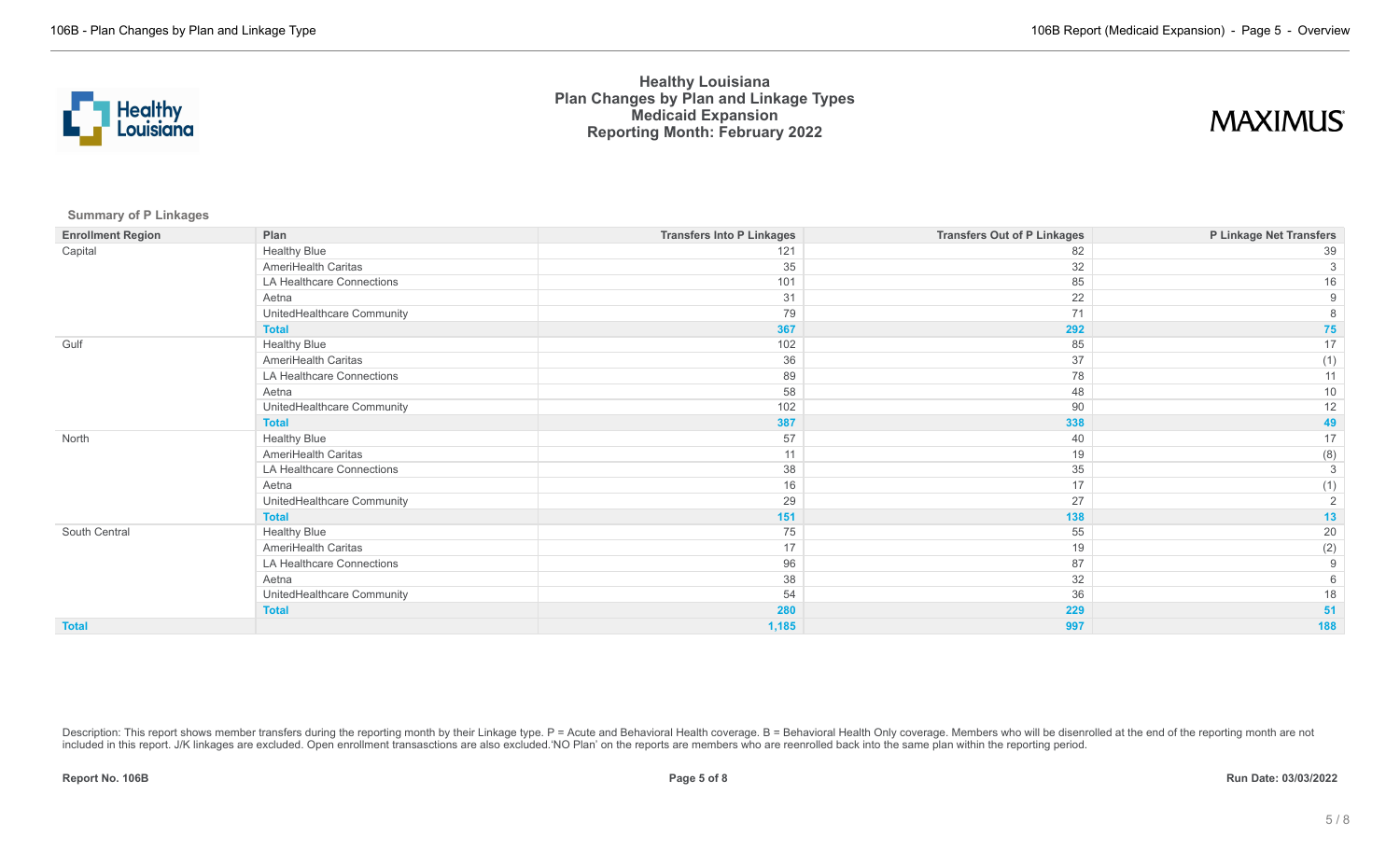

# **MAXIMUS**

**Summary of B Linkages**

| <b>Enrollment Region</b> | Plan                       | <b>Transfers Into B Linkages</b> | <b>Transfers Out of B Linkages</b> | <b>B Linkage Net Transfers</b> |
|--------------------------|----------------------------|----------------------------------|------------------------------------|--------------------------------|
| Capital                  | <b>Healthy Blue</b>        | 11                               |                                    |                                |
|                          | AmeriHealth Caritas        |                                  |                                    |                                |
|                          | LA Healthcare Connections  | 10                               |                                    |                                |
|                          | Aetna                      | $\overline{2}$                   |                                    |                                |
|                          | UnitedHealthcare Community | 16                               |                                    |                                |
|                          | <b>Total</b>               | 44                               |                                    | 36                             |
| Gulf                     | <b>Healthy Blue</b>        |                                  |                                    |                                |
|                          | AmeriHealth Caritas        |                                  |                                    |                                |
|                          | LA Healthcare Connections  | 9                                |                                    |                                |
|                          | Aetna                      | 10 <sup>1</sup>                  |                                    |                                |
|                          | UnitedHealthcare Community | 19                               |                                    |                                |
|                          | <b>Total</b>               | 53                               |                                    |                                |
| North                    | <b>Healthy Blue</b>        |                                  |                                    |                                |
|                          | AmeriHealth Caritas        | 11                               |                                    |                                |
|                          | LA Healthcare Connections  | 10                               |                                    |                                |
|                          | Aetna                      | 3                                |                                    |                                |
|                          | UnitedHealthcare Community | 13                               |                                    |                                |
|                          | <b>Total</b>               | 46                               | 10                                 | 36                             |
| South Central            | <b>Healthy Blue</b>        | 10                               |                                    |                                |
|                          | AmeriHealth Caritas        | 6                                | $\Omega$                           |                                |
|                          | LA Healthcare Connections  | 22                               |                                    |                                |
|                          | Aetna                      |                                  |                                    |                                |
|                          | UnitedHealthcare Community |                                  |                                    |                                |
|                          | <b>Total</b>               | 53                               |                                    |                                |
| <b>Total</b>             |                            | 196                              | 31                                 | 165                            |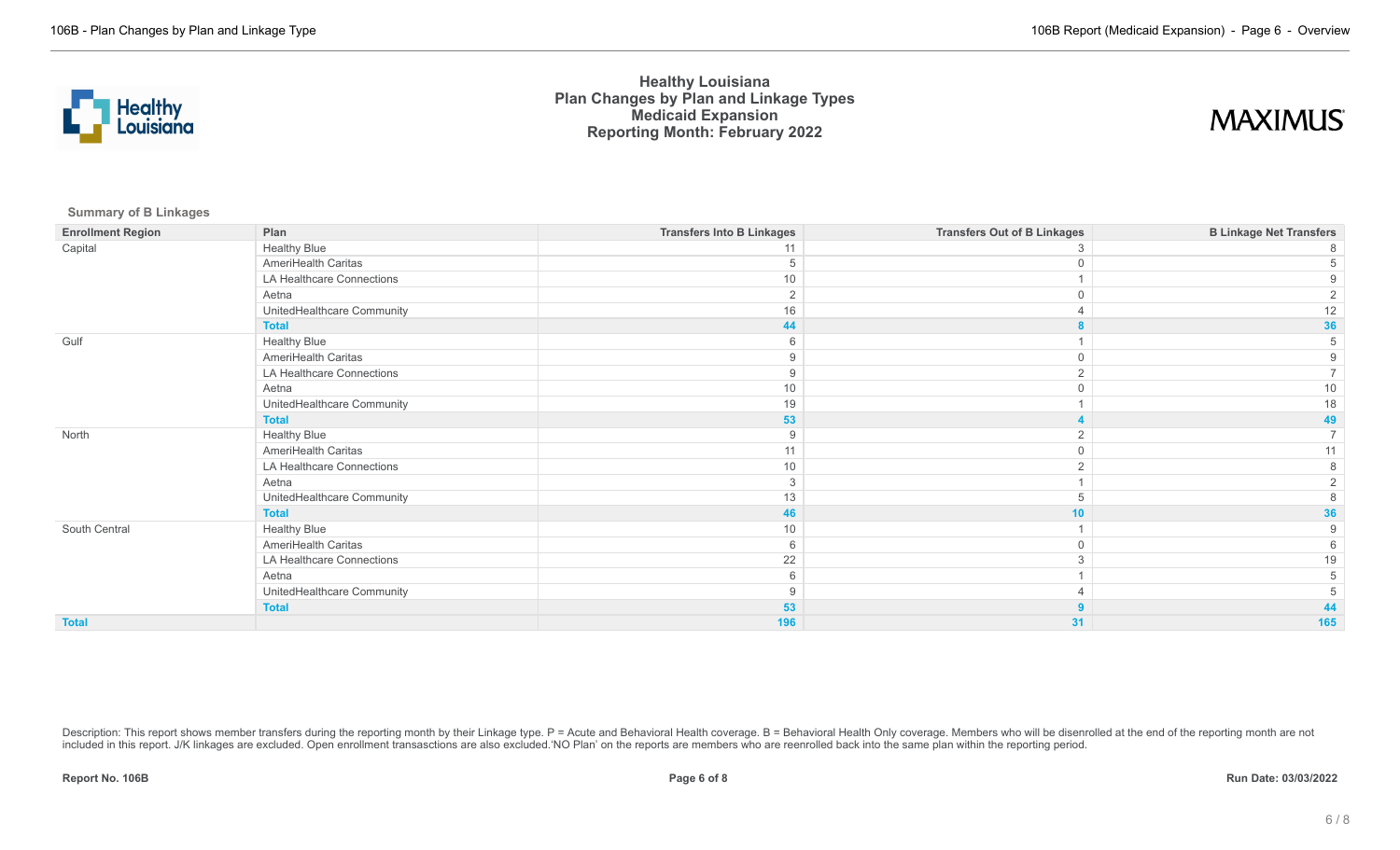

# **MAXIMUS**

### **Linkage Transfers from P to P**

| Plan                       | <b>Healthy Blue</b> | <b>AmeriHealth Caritas</b> | <b>LA Healthcare Connections</b> | Aetna               | UnitedHealthcare Community | Total               |
|----------------------------|---------------------|----------------------------|----------------------------------|---------------------|----------------------------|---------------------|
| <b>Prior Plan</b>          | <b>Member Count</b> | <b>Member Count</b>        | <b>Member Count</b>              | <b>Member Count</b> | <b>Member Count</b>        | <b>Member Count</b> |
| No Plan                    |                     |                            |                                  |                     |                            |                     |
| <b>Healthy Blue</b>        |                     | 16                         | 86                               | 26                  | 39                         |                     |
| AmeriHealth Caritas        | 26                  |                            | 32                               |                     |                            |                     |
| LA Healthcare Connections  |                     | 23                         |                                  |                     |                            |                     |
| Aetna                      | 37                  | 11                         | 38                               |                     |                            | 119                 |
| UnitedHealthcare Community | 98                  | 24                         |                                  | 24                  |                            | 228                 |
| <b>Total</b>               |                     |                            | 234                              |                     |                            |                     |

### **Linkage Transfers from B to B**

| Plan                       | <b>Healthy Blue</b> | <b>LA Healthcare Connections</b> | <b>UnitedHealthcare Community</b> | Total               |
|----------------------------|---------------------|----------------------------------|-----------------------------------|---------------------|
| <b>Prior Plan</b>          | <b>Member Count</b> | <b>Member Count</b>              | <b>Member Count</b>               | <b>Member Count</b> |
| <b>Healthy Blue</b>        |                     |                                  |                                   |                     |
| AmeriHealth Caritas        |                     |                                  |                                   |                     |
| LA Healthcare Connections  |                     |                                  |                                   |                     |
| UnitedHealthcare Community |                     |                                  |                                   |                     |
| <b>Total</b>               |                     |                                  |                                   |                     |